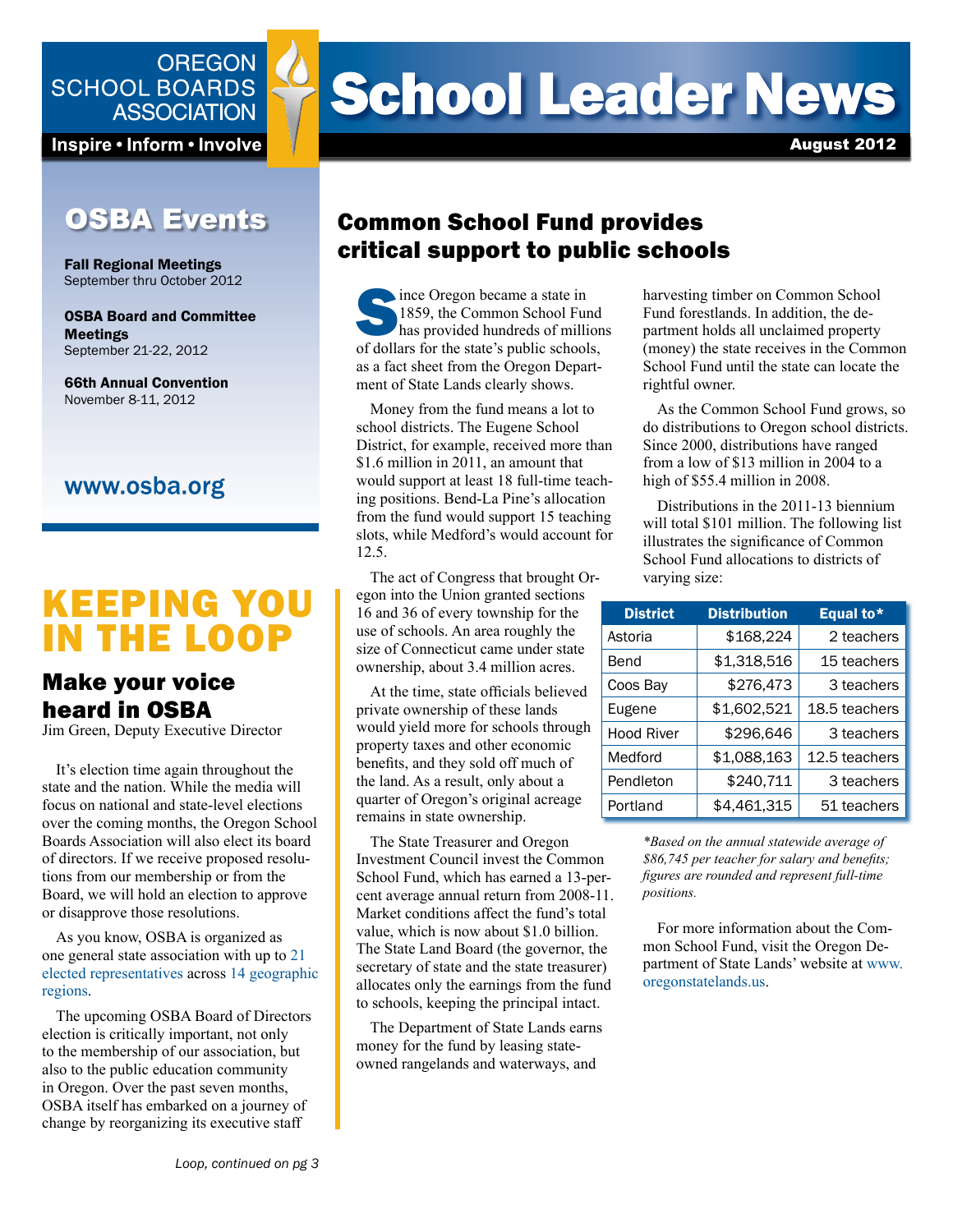## Heat stroke is major cause of death among athletes

All too often, it seems, the news media carry stories about athletes who suffer serious injury or death as the result of participating in their chosen sport. Tragically, many such stories involve student athletes.

Among the three leading causes of athletics-related death is "exertional heat stroke," or EHS, the same condition that killed Minnesota Vikings offensive lineman Korey Stinger in the summer of 2001. EHS is a deadlyserious medical condition that happens when intensive physical activity causes a rise in core body temperature. It's the leading cause of death in the summer months.

Though EHS is most likely to strike in hot, humid conditions, it can happen anytime in all kinds of weather. An athlete's tolerance for heat can relate to body hydration, fitness level, the length and frequency of rest periods, acclimatization and illness. Another major factor—and one of the most critical—is



[whether coaches](pace.osba.org)  and supervisors know how to respond to a heat-related medical emergency.

As schools' athletics teams begin preparing for the coming fall sports seasons, coaches must know the signs and symptoms of heat-related illnesses and what to do if a heat-related medical emergency occurs. The Oregon School Activities Association can provide critical information about these signs and symptoms, as well as guidelines for hydration, practice models and heat index calculators.

Visit [http://www.osaa.org/sportsmedi](http://www.osaa.org/sportsmedicine/fallpracticemodel.pdf)[cine/fallpracticemodel.pdf](http://www.osaa.org/sportsmedicine/fallpracticemodel.pdf) to learn more about what you can to do safeguard the lives and health of student athletes during these warm-weather months. You will also help your school or district avoid the financial liabilities that could otherwise result from a tragedy caused by heat-related illness.

## Bobbie Regan rejoins OSBA's Board of Directors

**Bobbie Regan** has rejoined OSBA's Board of Directors, representing the Multnomah Region. She is a member of the Portland Public Schools Board of Education.

After earning her B.A. in Political Science, Bobbie served as a legislative assistant in Washington, D.C. She has 20 years of business experience, specializing in marketing communications.

Volunteer work is a big part of Bobbie's life. She has served as a classroom volunteer, PTA president at two schools and as vice president of Community & Parents for Public Schools. She has helped lead several local school funding campaigns and cofounded HOPE, which successfully lobbied for the nation's only county income tax to support schools.

In 2009, Bobbie was elected to the OSBA Board as President-Elect. She received appointment to a statewide virtual schools task force.

A resident of NW Portland, she has two sons, both graduates of Portland Public Schools.

## Use OSBA's Policy Plus to manage your policy manual

Your board is short of money and short of time. Every time you turn around, someone demands you do more with less. To make matters worse, you're behind on your *Policy Update* revisions, despite your vow to stay current after the latest policy rewrite, which was years ago. Talk about stress!

Fortunately, OSBA can help. The association's Policy Plus is a new subscription option that not only keeps your board policy manual updated, but also gives you the option of receiving a desk rewrite at the end of four years.

If your district, community college, ESD or public charter school has used OSBA services to complete a policy rewrite within the past six years, and if you have a current subscription to manual maintenance or online web-hosting, you're qualified to receive this service. To participate in the program, subscribers pay a monthly fee and enter into a four-year contract for services with OSBA. Over the life of the contract, you must continue to subscribe to OSBA's manual maintenance service and web-hosting for your policy manual. You will then receive the following help from OSBA staff:

• **Updated manual.** After issuance of each *Policy Update*, OSBA staff will send you a packet that contains your current updated policy manual, with all the revisions ready for your board's review and adoption. That means no more cutting, pasting, downloading or reformatting. OSBA does all this for you, and you receive clearly depicted revisions of your own policy, with shaded text or strike-out of the revised policy language.

• **Desk rewrite.** During the final quarter of the contract period, you may request and receive an optional desk rewrite from OSBA.

Suppose your board has not done a rewrite within the past six years. Can you still get in on this deal? Absolutely. To bring your policies up to date, OSBA will give you a one-time desk rewrite, with no meetings, and extend to your board the full fouryear subscription to Policy Plus. The cost is just \$4,000, along with your board's subscription to OSBA's annual policy manual maintenance service or online web-hosting subscription, and the monthly four-year Policy Plus plan.

To receive more information about this important service, contact Policy Services at 800-578-6722 or 503-588-2800.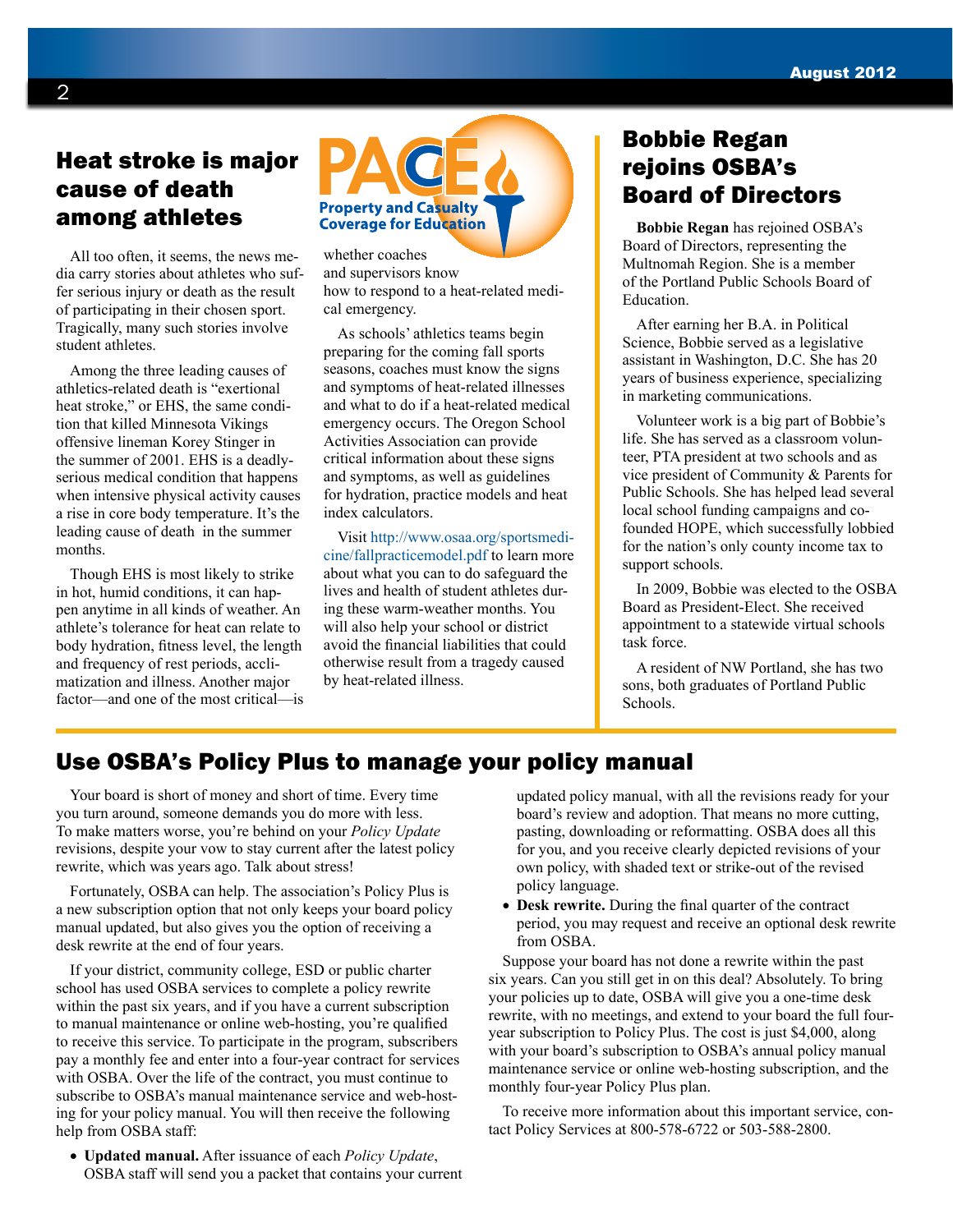*Loop, continued from pg 1*

and reinvigorating its leadership role as a champion for students and the boards of school districts, education service districts, charter schools and community colleges. We have begun laying the groundwork for aggressive advocacy during the upcoming legislative session.

The public education community as a whole has also entered into a period of profound change. The governor has launched major offensives in student achievement and the governance of public education from pre-K through grade 20. OSBA has played a pivotal role in these initiatives, and the importance of that role will grow in the months ahead.

Strong leadership on the OSBA Board of Directors is essential to our association, the education community and the students we serve. Take time to think about the open positions on the board and our policies and priorities. Consider

running for a position yourself. And by all means, participate in this important election.

The following are our election timetables for 2012:

| <b>Election of OSBA Board</b><br>of Directors holding odd- |                                                                                                |  |
|------------------------------------------------------------|------------------------------------------------------------------------------------------------|--|
| numbered positions                                         |                                                                                                |  |
| Aug $20$                                                   | Notice of position vacancies<br>for OSBA Board and<br>official nomination forms<br>distributed |  |
| Sep 28                                                     | Nominations close                                                                              |  |
| Oct 12                                                     | Official ballot sent to the<br>membership                                                      |  |
| <b>Nov</b> 12                                              | Voting period opens                                                                            |  |
| Dec 14                                                     | Voting period closes                                                                           |  |
| Jan 1                                                      | Newly elected regional<br>members of the OSBA<br>Board of Directors officially<br>take office  |  |

| <b>Resolution election</b> |                                                                                                               |
|----------------------------|---------------------------------------------------------------------------------------------------------------|
| Sep 10                     | All resolutions to<br>be submitted to the<br>membership for a vote<br>must be received at the<br>OSBA offices |
| Oct 12                     | Resolution details.<br>along with an official<br>ballot, will be sent to the<br>membership                    |
| <b>Nov</b> 12              | Voting period opens                                                                                           |
| Dec 14                     | Voting period closes                                                                                          |

For more information:

- OSBA Board of Directors: [http://www.osba.org/About%20](http://www.osba.org/About%20OSBA/LeftNav/OSBA_Board.aspx) [OSBA/LeftNav/OSBA\\_Board.](http://www.osba.org/About%20OSBA/LeftNav/OSBA_Board.aspx) [aspx](http://www.osba.org/About%20OSBA/LeftNav/OSBA_Board.aspx)
- Map of OSBA governance regions: http://www.osba. org/~/media/Files/About%20 OSBA/Governance/OSBA%20 Map%20of%20Governance%20 Regions.pdf

## Workshop helps boards and superintendents work together

#### Who does what?

It's a critical question in any work relationship, and it's fundamental to a successful board-superintendent partnership. OSBA's Roles and Responsibilities Workshop explores all aspects of this question and offers research-based answers.

"I try to make it a guided discussion," says OSBA's Steve Lamb. "We align the training messages with local board policies. That way we can talk about the research with respect to the district's current practice."

The workshop also allows some flexibility, Lamb adds. "We can select specific scenarios or videos to prompt discussion of local issues."

The Roles and Responsibilities workshop is a standard part of OSBA's superintendent search package. The training is especially appropriate for districts that face turnover in their administrations and boards. It's also great for boards that may simply want a refresher.

#### A 'silly question'

"How many school board members does it take to screw in a light bulb?" Lamb asks. "It may seem a silly question, but there's a 'best-practice' answer to the question."

The first board member who calls Lamb or emails him with the correct answer and the reasoning behind it—will receive a free copy of NSBA's book, *The Key Work* 

*of School Boards*. You can reach him at 503-485-4809 or [slamb@osba.org](mailto:slamb%40osba.org?subject=How%20many%20board%20members%20does%20it%20take%20to%20screw%20in%20a%20lightbulb?).

The conference version of the Roles and Responsibilities Workshop session is 75-minutes long. The in-district workshop typically runs about three hours. Lamb says the workshop emphasizes goal-setting and features scenarios with discussion of public meetings and community engagement.

To receive more information about this and other OSBA workshops, visit [http://www.osba.org/Resources/Article/](http://www.osba.org/Resources/Article/Board_Operations/Board_Development-Training_Workshops.aspx) [Board\\_Operations/Board\\_Development-](http://www.osba.org/Resources/Article/Board_Operations/Board_Development-Training_Workshops.aspx)[Training\\_Workshops.aspx](http://www.osba.org/Resources/Article/Board_Operations/Board_Development-Training_Workshops.aspx)